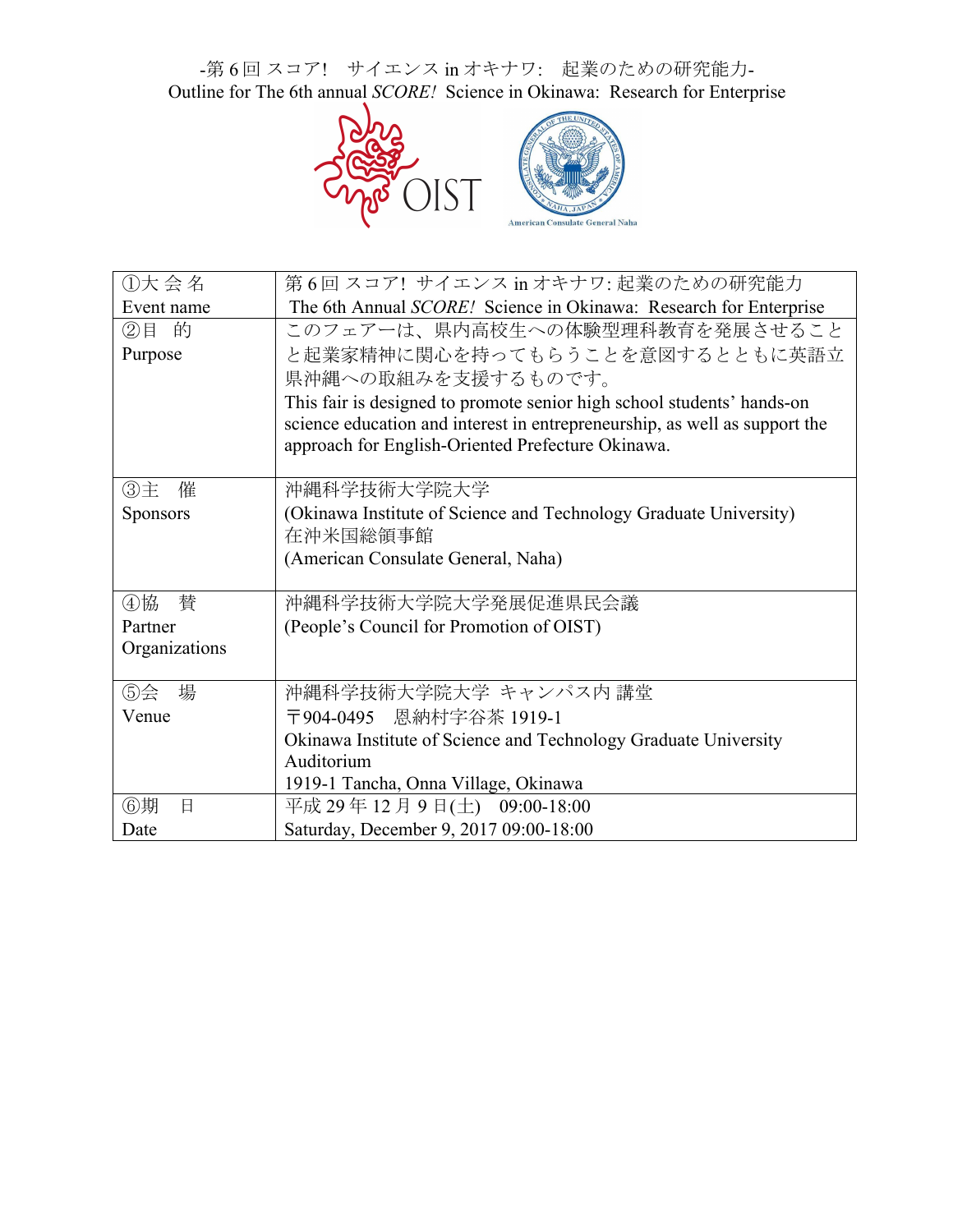| ⑦応募資格                | 沖縄県内の高校生及び高等専門学校に在学する生徒。但し、3年次                                                                                                                                                                                                                                                                                                                                                                                                                                                                               |  |  |  |
|----------------------|--------------------------------------------------------------------------------------------------------------------------------------------------------------------------------------------------------------------------------------------------------------------------------------------------------------------------------------------------------------------------------------------------------------------------------------------------------------------------------------------------------------|--|--|--|
| Participants         | までとする。                                                                                                                                                                                                                                                                                                                                                                                                                                                                                                       |  |  |  |
|                      | Students from senior high school and higher vocational school (up to the<br>12th grade) in Okinawa.                                                                                                                                                                                                                                                                                                                                                                                                          |  |  |  |
|                      | 個人あるいは3人以下のグループでの共同研究も可。<br>Both individuals and groups of up to three students may enter.                                                                                                                                                                                                                                                                                                                                                                                                                   |  |  |  |
|                      |                                                                                                                                                                                                                                                                                                                                                                                                                                                                                                              |  |  |  |
|                      | 学校毎の応募数の上限は設けませんが、収容人員等の制約により<br>OIST での発表数を約15チームに制限する可能性があります。申込<br>みが対応可能な範囲を超えた場合は、事前にスクリーニングを行い<br>ます。興味のあるすべての生徒皆さんに対応できるよう最大限の努<br>力をさせて頂きます。<br>There are no limits on the number of entries, but capacity constraints may<br>require that we limit the number of presentations (about 15 teams) at OIST.<br>If we receive more entries than we can accommodate, we will pre-screen<br>the applications. Every effort will be made to accommodate all interested<br>students.                        |  |  |  |
|                      | オリジナル研究での参加が望ましいが、他の大会に出展したプロジ<br>ェクトでも、起業に関する改良や工夫を加えた場合は受け付けま<br>す。継続研究の場合は新しいアイデアのみで応募して下さい。過去<br>のプロジェクトと重複する場合は審査対象外とします。<br>Entry with an original project is preferable. Even if a project has been<br>presented in another contest, if there are improvements or modifications<br>related to entrepreneurship, we will accept that entry. If it is a continuing<br>project, please present new ideas only. If the presentation overlaps with a<br>past project, it may be ineligible for evaluation. |  |  |  |
|                      | 離島からの参加者につきましては1名に付き1万円の旅費の補助を<br>行ないます。<br>Selected participants from the outer islands will be granted a 10,000yen<br>travel expense per person.                                                                                                                                                                                                                                                                                                                                                           |  |  |  |
| ⑧分野<br>Disciplines   | 物理、化学、生物、地学、応用数学、工学、環境、農業関連の研究<br>開発、コンピューター、情報通信技術及び-再生可能エネルギー<br>Physics, Chemistry, Biology, Earth Science, Applied Math, Engineering,<br>Environmental Science, Agricultural Research & Development, Computer<br>Science, Information Communication Technology, and Renewable Energy                                                                                                                                                                                                                     |  |  |  |
| ⑨発表<br>Presentations | 発表時間は各10分(同時通訳)。各発表後5分の質疑応答。<br>Presentations shall not exceed ten minutes. (We will provide simultaneous<br>interpretation when needed.) Five minute Q&A session after each<br>presentation.                                                                                                                                                                                                                                                                                                                |  |  |  |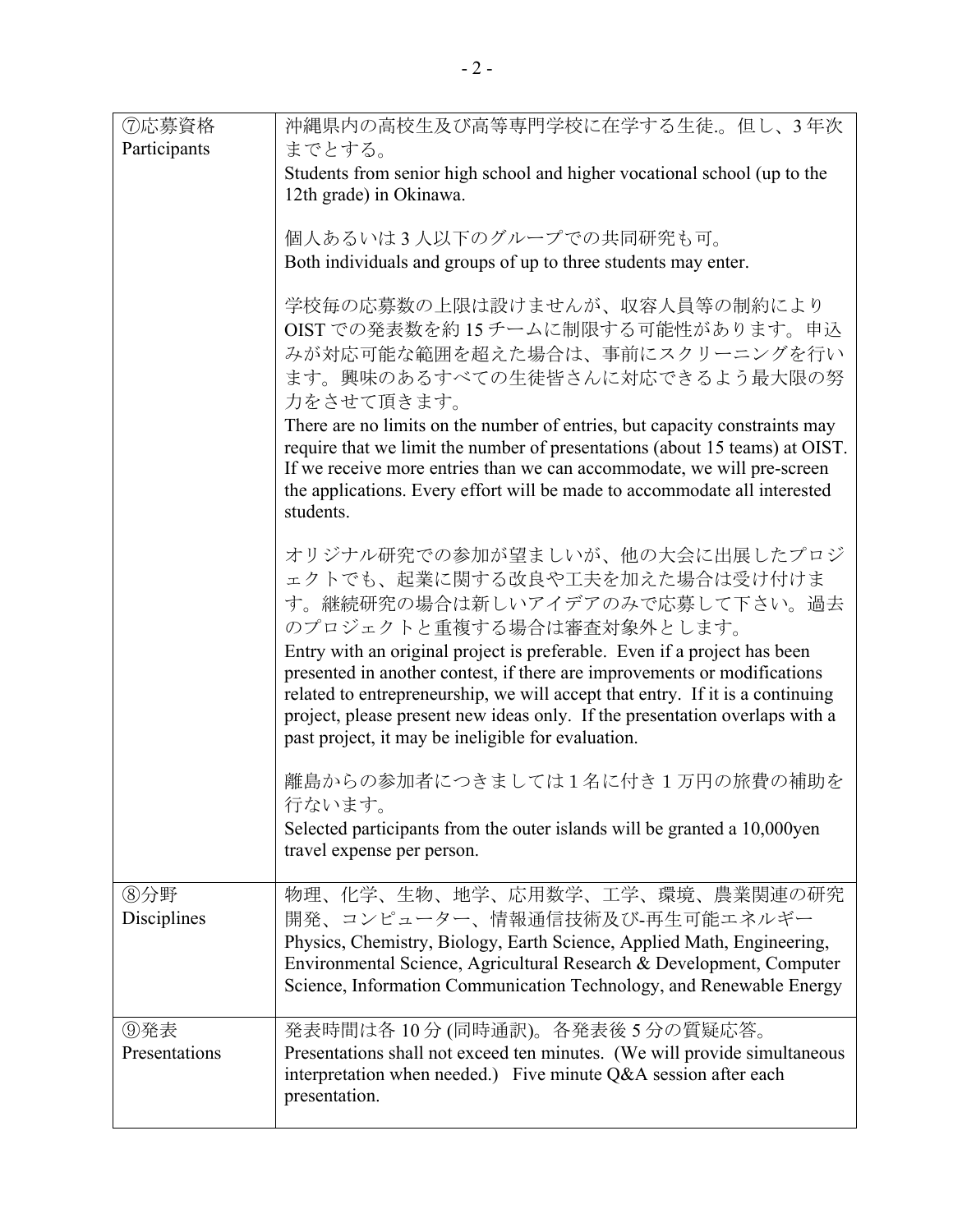|                         | 発表は研究プロジェクトの概要と結果を活用した事業化や日常生活                                                                                                                                      |  |  |  |  |
|-------------------------|---------------------------------------------------------------------------------------------------------------------------------------------------------------------|--|--|--|--|
|                         | をどのように向上させるか等を含めて発表して下さい。                                                                                                                                           |  |  |  |  |
|                         | The presentation should include a brief overview of a research project and<br>articulate how these results can be used in business and/or to improve daily<br>life. |  |  |  |  |
|                         |                                                                                                                                                                     |  |  |  |  |
|                         |                                                                                                                                                                     |  |  |  |  |
|                         |                                                                                                                                                                     |  |  |  |  |
|                         | 発表は大学院大学の講堂で大勢の観客の前で行います。発表(口頭                                                                                                                                      |  |  |  |  |
|                         | あるいは電子媒体)は大勢の観客に聞こえたり、見えるように工夫                                                                                                                                      |  |  |  |  |
|                         | して下さい。                                                                                                                                                              |  |  |  |  |
|                         | Please note that the presentation will be in the OIST auditorium and will be                                                                                        |  |  |  |  |
|                         | viewed by a large audience. Presentations (oral or electronic) should be                                                                                            |  |  |  |  |
|                         | heard and viewable by all.                                                                                                                                          |  |  |  |  |
| ⑩評価                     | 大学院大学、米国総領事館、教育界及び産業界からなる評価委員会                                                                                                                                      |  |  |  |  |
| Evaluation              | が各発表を評価します。評価基準については、別添を参照して下さ                                                                                                                                      |  |  |  |  |
|                         | $V_{0}$                                                                                                                                                             |  |  |  |  |
|                         | An assessment panel from OIST, the U.S. Consulate, academia and                                                                                                     |  |  |  |  |
|                         | industry will evaluate the presentations. See separate evaluation/judging                                                                                           |  |  |  |  |
|                         | sheet.                                                                                                                                                              |  |  |  |  |
| ⑪表彰等                    | 科学的考察と事業化や日常生活での活用を最も良く組み合わせて発                                                                                                                                      |  |  |  |  |
| Awards                  | 表した個人あるいはグループを1位から3位まで表彰します。入賞                                                                                                                                      |  |  |  |  |
|                         | 者/グループには、沖縄科学技術大学院大学でのインターンシップ                                                                                                                                      |  |  |  |  |
|                         | の機会が与えられます。                                                                                                                                                         |  |  |  |  |
|                         |                                                                                                                                                                     |  |  |  |  |
|                         | The top three entries whose presentations show the best combination of                                                                                              |  |  |  |  |
|                         | scientific research and applications to business or everyday life will be                                                                                           |  |  |  |  |
|                         | awarded an internship opportunity at OIST. The top three entries will also                                                                                          |  |  |  |  |
|                         | be awarded extra prizes.                                                                                                                                            |  |  |  |  |
|                         |                                                                                                                                                                     |  |  |  |  |
|                         | 副賞として1位入賞者/グループには沖縄・米国往復航空券、米国研                                                                                                                                     |  |  |  |  |
|                         | 修旅行、2位入賞者/グループにはタブレット、3位入賞者/グループ                                                                                                                                    |  |  |  |  |
|                         | には米国総領事館グッズを贈呈します。                                                                                                                                                  |  |  |  |  |
|                         |                                                                                                                                                                     |  |  |  |  |
|                         | The top four entries will also be awarded with the following extra prizes:                                                                                          |  |  |  |  |
|                         | 1st Place: A pair round-trip tickets from Okinawa to the U.S. and a study                                                                                           |  |  |  |  |
|                         | tour to the U.S.                                                                                                                                                    |  |  |  |  |
|                         | 2nd Place: Tablet                                                                                                                                                   |  |  |  |  |
|                         | 3rd Place: U.S. Consulate Goods                                                                                                                                     |  |  |  |  |
|                         | *参加者の名前や画像がメディアに掲載されることがあります。                                                                                                                                       |  |  |  |  |
|                         |                                                                                                                                                                     |  |  |  |  |
|                         | * Participants names and photographs will be shared with the media.                                                                                                 |  |  |  |  |
| ⑫申込期限                   | 平成 29年11月 24日(金)                                                                                                                                                    |  |  |  |  |
| Application             | 参加希望者は、平成29年11月24日(金)までに、大会事務局宛に                                                                                                                                    |  |  |  |  |
| process and<br>deadline | 大会用のウェブサイト(https://groups.oist.jp/ja/score)から参加申込書                                                                                                                  |  |  |  |  |
|                         | とプロジェクト概要を送付して下さい。                                                                                                                                                  |  |  |  |  |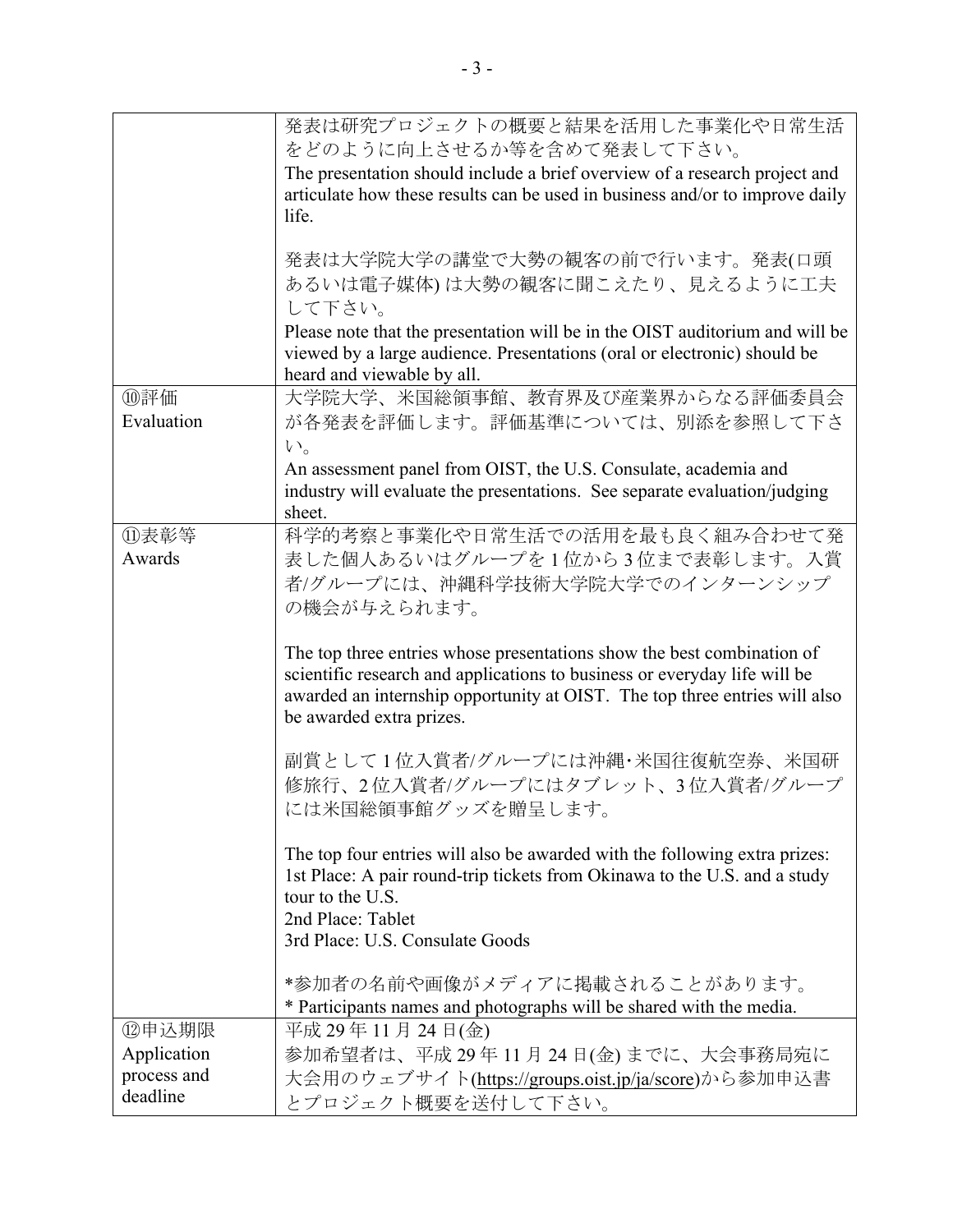|                     |                                                                                                                                                                                                                                                                                                                                                                                                                 | The application and abstract must be submitted to the Secretariat by<br>Monday, November 24, 2017 via the event website<br>(https://groups.oist.jp/score/).           |  |  |  |
|---------------------|-----------------------------------------------------------------------------------------------------------------------------------------------------------------------------------------------------------------------------------------------------------------------------------------------------------------------------------------------------------------------------------------------------------------|-----------------------------------------------------------------------------------------------------------------------------------------------------------------------|--|--|--|
|                     | 平成29年11月28日(火)までに受理の可否を大会事務局より連絡いた<br>します。<br>The Secretariat will notify applicants of their acceptance as soon as<br>possible, no later than Friday, November 28, 2017.                                                                                                                                                                                                                                       |                                                                                                                                                                       |  |  |  |
|                     |                                                                                                                                                                                                                                                                                                                                                                                                                 | 受理したプロジェクトについては、平成29年11月30日(木)までに大<br>会事務局宛に大会用のウェブサイトから、発表用の資料(パワーポ<br>イント等)を送付して下さい。受理したプロジェクトについての個<br>別の指示と受領確認の通知を一緒に行います。送付後の発表資料や<br>プロジェクト概要の差し替えや修正は受け付けません。 |  |  |  |
|                     | The presentation slides and abstract for each accepted project must be<br>submitted to the Secretariat by Thursday, November 30, 2017 via the event<br>website; specific instructions will be provided to successful applicants<br>together with the notification of their acceptance. We will not accept<br>replacements and/or corrections on your presentation slides and abstract<br>after your submission. |                                                                                                                                                                       |  |  |  |
| 13事務局               | 沖縄科学技術大学院大学                                                                                                                                                                                                                                                                                                                                                                                                     |                                                                                                                                                                       |  |  |  |
| Secretariat Office  | <b>OIST</b>                                                                                                                                                                                                                                                                                                                                                                                                     |                                                                                                                                                                       |  |  |  |
|                     | ご連絡下さい。                                                                                                                                                                                                                                                                                                                                                                                                         | 大会用のウェブサイト(https://groups.oist.jp/score/)から大会事務局へ<br>Please contact the Secretariat via the event website<br>(https://groups.oist.jp/score/).                         |  |  |  |
| ⑭日程<br>Agenda<br>予定 | 0900-0930                                                                                                                                                                                                                                                                                                                                                                                                       | 受付開始<br>Registration                                                                                                                                                  |  |  |  |
|                     | 0930-0945                                                                                                                                                                                                                                                                                                                                                                                                       | 開会式<br><b>Opening Ceremony</b>                                                                                                                                        |  |  |  |
|                     | 1000                                                                                                                                                                                                                                                                                                                                                                                                            | 発表開始<br><b>Presentations Begin</b>                                                                                                                                    |  |  |  |
|                     |                                                                                                                                                                                                                                                                                                                                                                                                                 | 1210-1240 昼食 Lunch Break                                                                                                                                              |  |  |  |
|                     | 1300-1620 発表                                                                                                                                                                                                                                                                                                                                                                                                    | <b>Presentations Continue</b>                                                                                                                                         |  |  |  |
|                     | 1620-1730                                                                                                                                                                                                                                                                                                                                                                                                       | スコア参加者による体験発表と参加者交流会<br>SCORE Alumnus' presentation and students exchange break                                                                                       |  |  |  |